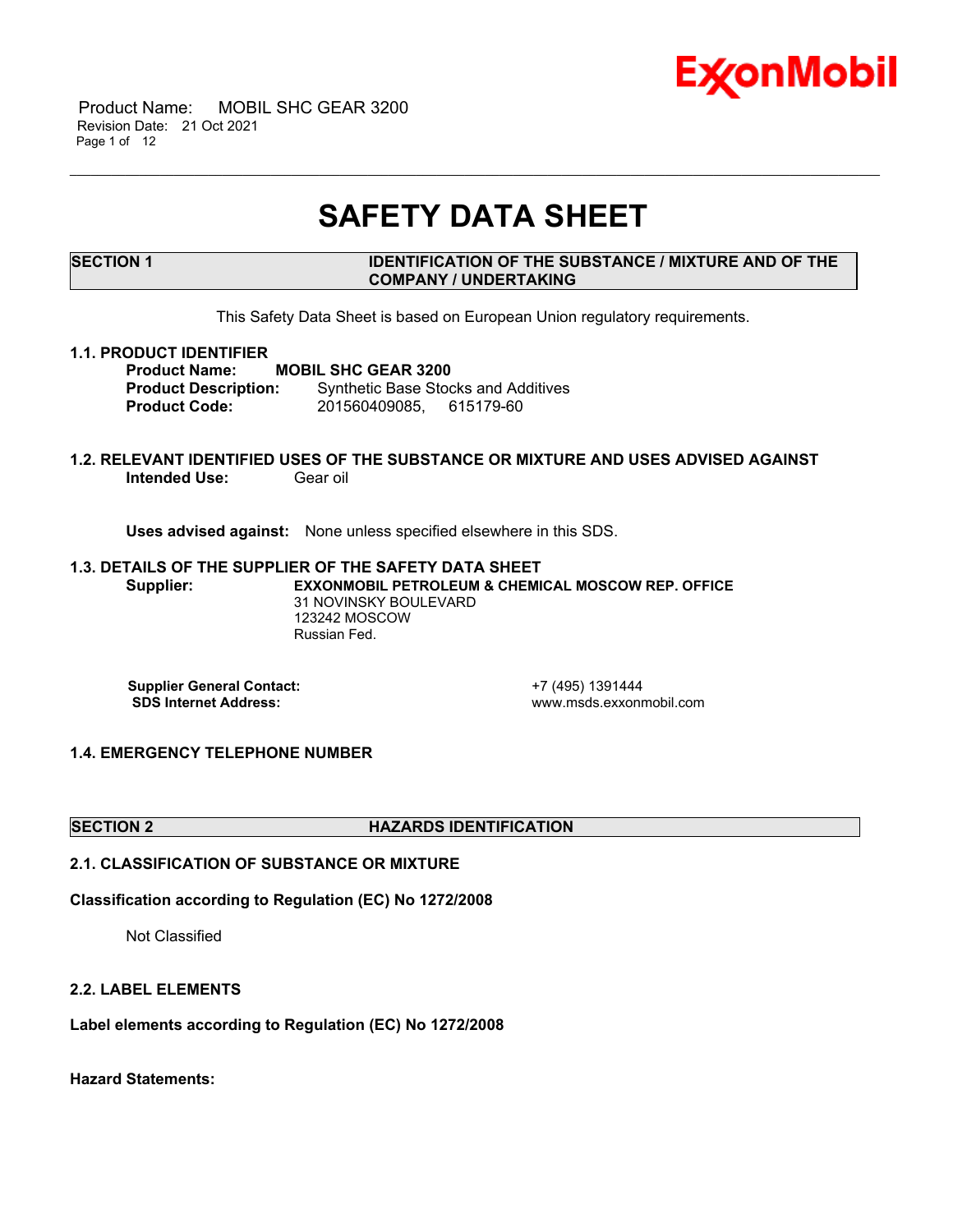

 Product Name: MOBIL SHC GEAR 3200 Revision Date: 21 Oct 2021 Page 2 of 12

#### Supplemental:

EUH210: Safety data sheet available on request. EUH208: Contains: C12-14 TERT-ALKYL AMINES May produce an allergic reaction.

\_\_\_\_\_\_\_\_\_\_\_\_\_\_\_\_\_\_\_\_\_\_\_\_\_\_\_\_\_\_\_\_\_\_\_\_\_\_\_\_\_\_\_\_\_\_\_\_\_\_\_\_\_\_\_\_\_\_\_\_\_\_\_\_\_\_\_\_\_\_\_\_\_\_\_\_\_\_\_\_\_\_\_\_\_\_\_\_\_\_\_\_\_\_\_\_\_\_\_\_\_\_\_\_\_\_\_\_\_\_\_\_\_\_\_\_\_

#### **2.3. OTHER HAZARDS**

#### **Physical / Chemical Hazards:**

No significant hazards.

#### **Health Hazards:**

High-pressure injection under skin may cause serious damage. Excessive exposure may result in eye, skin, or respiratory irritation.

#### **Environmental Hazards:**

No significant hazards.Material does not meet the criteria for PBT or vPvB in accordance with REACH Annex XIII.

#### **SECTION 3 COMPOSITION / INFORMATION ON INGREDIENTS**

#### **3.1. SUBSTANCES** Not Applicable. This material is regulated as a mixture.

#### **3.2. MIXTURES**

This material is defined as a mixture.

#### **Reportable hazardous substance(s) complying with the classification criteria and/or with an exposure limit (OEL)**

| <b>Name</b>                                                                                   | CAS#         | EC#       | <b>Registration#</b> | <b>Concentration</b> | <b>GHS/CLP</b><br>classification                                                                                                                                                                   |
|-----------------------------------------------------------------------------------------------|--------------|-----------|----------------------|----------------------|----------------------------------------------------------------------------------------------------------------------------------------------------------------------------------------------------|
| AMINES, C12-14-TERT-ALKYL                                                                     |              | 701-175-2 | 01-2119456798-18     | $0.1 - 5.25\%$       | Acute Tox. 2 H330.<br>Acute Tox. 3 H311,<br>Acute Tox. 4 H302,<br>Skin Sens. 1B H317,<br>Aquatic Acute 1 H400 (M<br>factor 1).<br>Aquatic Chronic 1 H410<br>$(M factor 1)$ ,<br>Skin Corr. 1B H314 |
| BENZENAMINE, N-PHENYL-, REACTION<br><b>PRODUCTS WITH 2,4,4-</b><br><b>TRIMETHYLPENTENE</b>    | 68411-46-1   | 270-128-1 | 01-2119491299-23     | $1 - 5\%$            | [Aquatic Acute 3 H402].<br>Aquatic Chronic 3 H412,<br>[Skin Irrit. 3 H316]                                                                                                                         |
| (Z)-OCTADEC-9-ENYLAMINE, C16-18-<br>(EVEN NUMBERED, SATURATED AND<br>UNSATURATED)-ALKYLAMINES | 1213789-63-9 | 627-034-4 | 01-2119473797-19     | $0.01 - 5.025\%$     | Acute Tox. 4 H302.<br>Asp. Tox. 1 H304,<br>STOT SE 3 H335.<br>Aquatic Acute 1 H400 (M<br>factor $10$ ).<br>Aquatic Chronic 1 H410<br>(M factor 10),<br>Skin Corr. 1B H314,<br>STOT RE 2 H373       |

Note - any classification in brackets is a GHS building block that was not adopted by the EU in the CLP regulation (No 1272/2008) and therefore is not applicable in the EU or in non-EU countries which have implemented the CLP regulation and is shown for informational purposes only.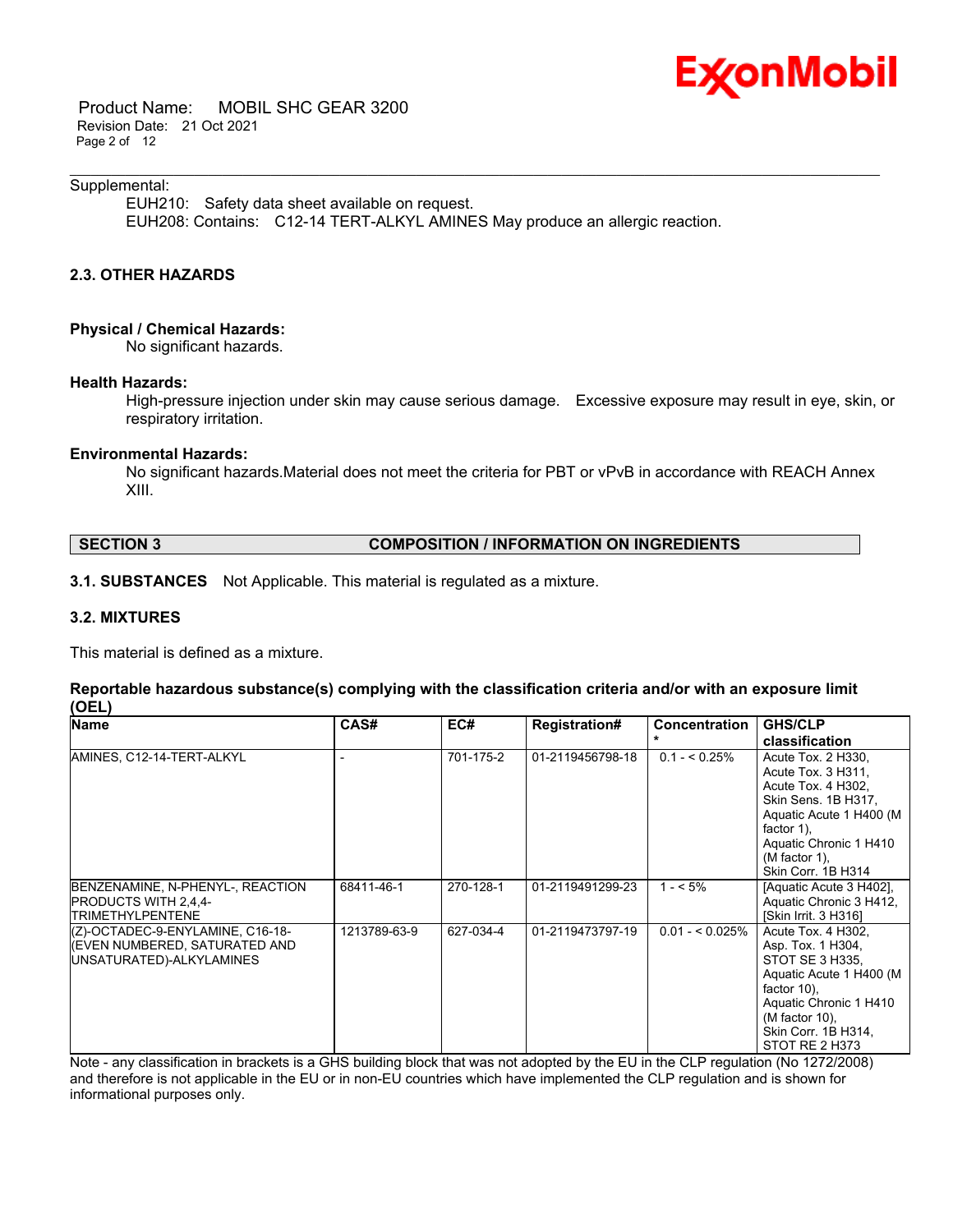

 Product Name: MOBIL SHC GEAR 3200 Revision Date: 21 Oct 2021 Page 3 of 12

Note: See SDS Section 16 for full text of hazard statements.

#### **SECTION 4 FIRST AID MEASURES**

\_\_\_\_\_\_\_\_\_\_\_\_\_\_\_\_\_\_\_\_\_\_\_\_\_\_\_\_\_\_\_\_\_\_\_\_\_\_\_\_\_\_\_\_\_\_\_\_\_\_\_\_\_\_\_\_\_\_\_\_\_\_\_\_\_\_\_\_\_\_\_\_\_\_\_\_\_\_\_\_\_\_\_\_\_\_\_\_\_\_\_\_\_\_\_\_\_\_\_\_\_\_\_\_\_\_\_\_\_\_\_\_\_\_\_\_\_

#### **4.1. DESCRIPTION OF FIRST AID MEASURES**

#### **INHALATION**

Remove from further exposure. For those providing assistance, avoid exposure to yourself or others. Use adequate respiratory protection. If respiratory irritation, dizziness, nausea, or unconsciousness occurs, seek immediate medical assistance. If breathing has stopped, assist ventilation with a mechanical device or use mouth-to-mouth resuscitation.

#### **SKIN CONTACT**

Wash contact areas with soap and water. If product is injected into or under the skin, or into any part of the body, regardless of the appearance of the wound or its size, the individual should be evaluated immediately by a physician as a surgical emergency. Even though initial symptoms from high pressure injection may be minimal or absent, early surgical treatment within the first few hours may significantly reduce the ultimate extent of injury.

#### **EYE CONTACT**

Flush thoroughly with water. If irritation occurs, get medical assistance.

#### **INGESTION**

First aid is normally not required. Seek medical attention if discomfort occurs.

#### **4.2. MOST IMPORTANT SYMPTOMS AND EFFECTS, BOTH ACUTE AND DELAYED**

Local necrosis as evidenced by delayed onset of pain and tissue damage a few hours after injection.

#### **4.3. INDICATION OF ANY IMMEDIATE MEDICAL ATTENTION AND SPECIAL TREATMENT NEEDED**

The need to have special means for providing specific and immediate medical treatment available in the workplace is not expected.

#### **SECTION 5 FIRE FIGHTING MEASURES**

#### **5.1. EXTINGUISHING MEDIA**

**Suitable Extinguishing Media:** Use water fog, foam, dry chemical or carbon dioxide (CO2) to extinguish flames.

**Unsuitable Extinguishing Media:** Straight streams of water

#### **5.2. SPECIAL HAZARDS ARISING FROM THE SUBSTANCE OR MIXTURE**

**Hazardous Combustion Products:** Aldehydes, Incomplete combustion products, Oxides of carbon, Smoke, Fume, Sulphur oxides

### **5.3. ADVICE FOR FIRE FIGHTERS**

**Fire Fighting Instructions:** Evacuate area. Prevent run-off from fire control or dilution from entering streams, sewers or drinking water supply. Fire-fighters should use standard protective equipment and in enclosed spaces, self-contained breathing apparatus (SCBA). Use water spray to cool fire exposed surfaces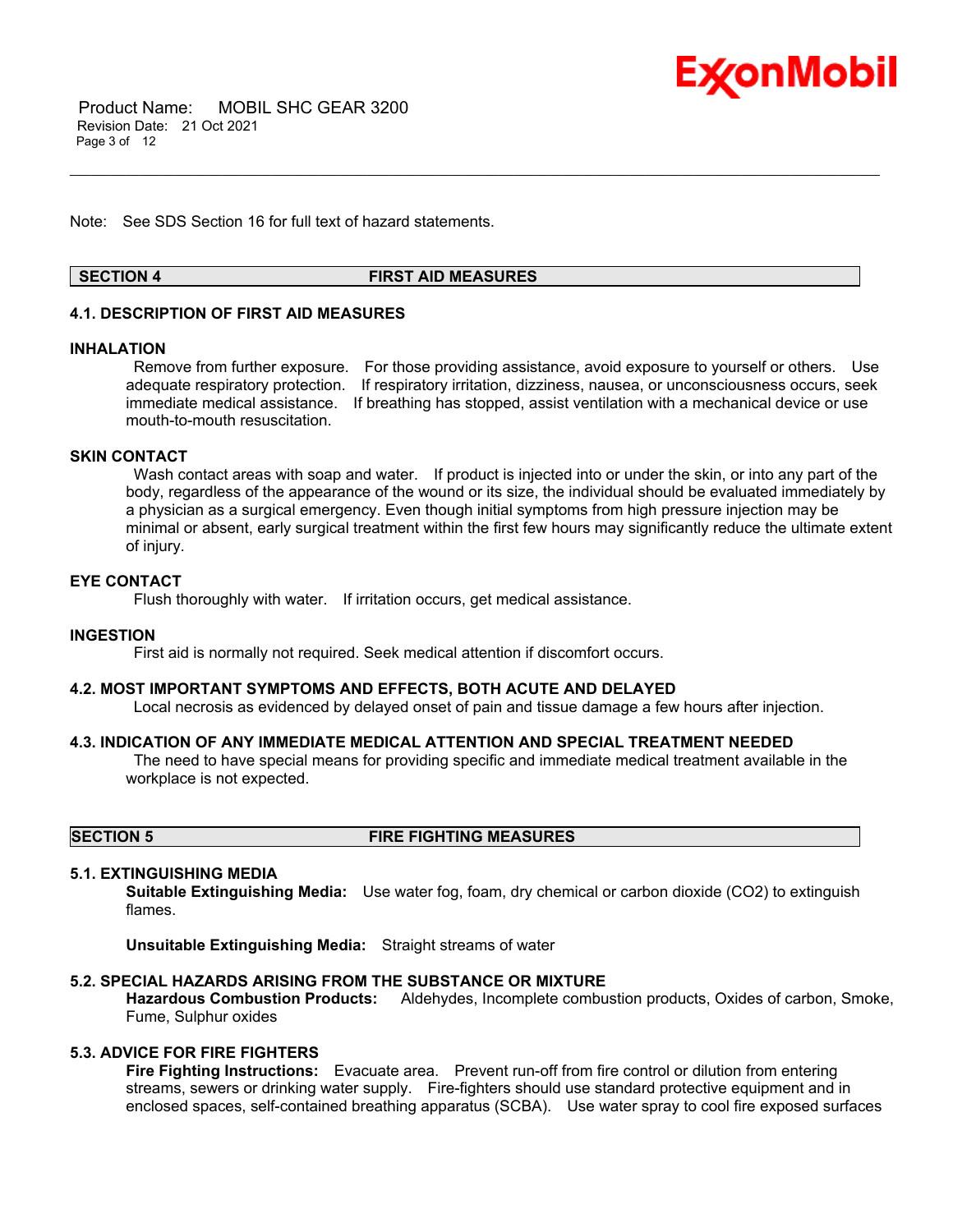

 Product Name: MOBIL SHC GEAR 3200 Revision Date: 21 Oct 2021 Page 4 of 12

and to protect personnel.

#### **FLAMMABILITY PROPERTIES**

**Flash Point [Method]:** >210°C (410°F) [ASTM D-92] **Upper/Lower Flammable Limits (Approximate volume % in air):** UEL: 7.0 LEL: 0.9 [Estimated] **Autoignition Temperature:** No data available

\_\_\_\_\_\_\_\_\_\_\_\_\_\_\_\_\_\_\_\_\_\_\_\_\_\_\_\_\_\_\_\_\_\_\_\_\_\_\_\_\_\_\_\_\_\_\_\_\_\_\_\_\_\_\_\_\_\_\_\_\_\_\_\_\_\_\_\_\_\_\_\_\_\_\_\_\_\_\_\_\_\_\_\_\_\_\_\_\_\_\_\_\_\_\_\_\_\_\_\_\_\_\_\_\_\_\_\_\_\_\_\_\_\_\_\_\_

**SECTION 6 ACCIDENTAL RELEASE MEASURES**

#### **6.1. PERSONAL PRECAUTIONS, PROTECTIVE EQUIPMENT AND EMERGENCY PROCEDURES**

#### **NOTIFICATION PROCEDURES**

In the event of a spill or accidental release, notify relevant authorities in accordance with all applicable regulations.

#### **PROTECTIVE MEASURES**

Avoid contact with spilled material. See Section 5 for fire fighting information. See the Hazard Identification Section for Significant Hazards. See Section 4 for First Aid Advice. See Section 8 for advice on the minimum requirements for personal protective equipment. Additional protective measures may be necessary, depending on the specific circumstances and/or the expert judgment of the emergency responders.

#### **6.2. ENVIRONMENTAL PRECAUTIONS**

Large Spills: Dyke far ahead of liquid spill for later recovery and disposal. Prevent entry into waterways, sewers, basements or confined areas.

#### **6.3. METHODS AND MATERIAL FOR CONTAINMENT AND CLEANING UP**

**Land Spill:** Stop leak if you can do so without risk. Recover by pumping or with suitable absorbent.

**Water Spill:** Stop leak if you can do so without risk. Confine the spill immediately with booms. Warn other shipping. Remove from the surface by skimming or with suitable absorbents. Seek the advice of a specialist before using dispersants.

Water spill and land spill recommendations are based on the most likely spill scenario for this material; however, geographic conditions, wind, temperature, (and in the case of a water spill) wave and current direction and speed may greatly influence the appropriate action to be taken. For this reason, local experts should be consulted. Note: Local regulations may prescribe or limit action to be taken.

#### **6.4. REFERENCES TO OTHER SECTIONS**

See Sections 8 and 13.

#### **SECTION 7 HANDLING AND STORAGE**

#### **7.1. PRECAUTIONS FOR SAFE HANDLING**

Prevent small spills and leakage to avoid slip hazard. Material can accumulate static charges which may cause an electrical spark (ignition source). When the material is handled in bulk, an electrical spark could ignite any flammable vapors from liquids or residues that may be present (e.g., during switch-loading operations). Use proper bonding and/or earthing procedures. However, bonding and earthing may not eliminate the hazard from static accumulation. Consult local applicable standards for guidance. Additional references include American Petroleum Institute 2003 (Protection Against Ignitions Arising out of Static, Lightning and Stray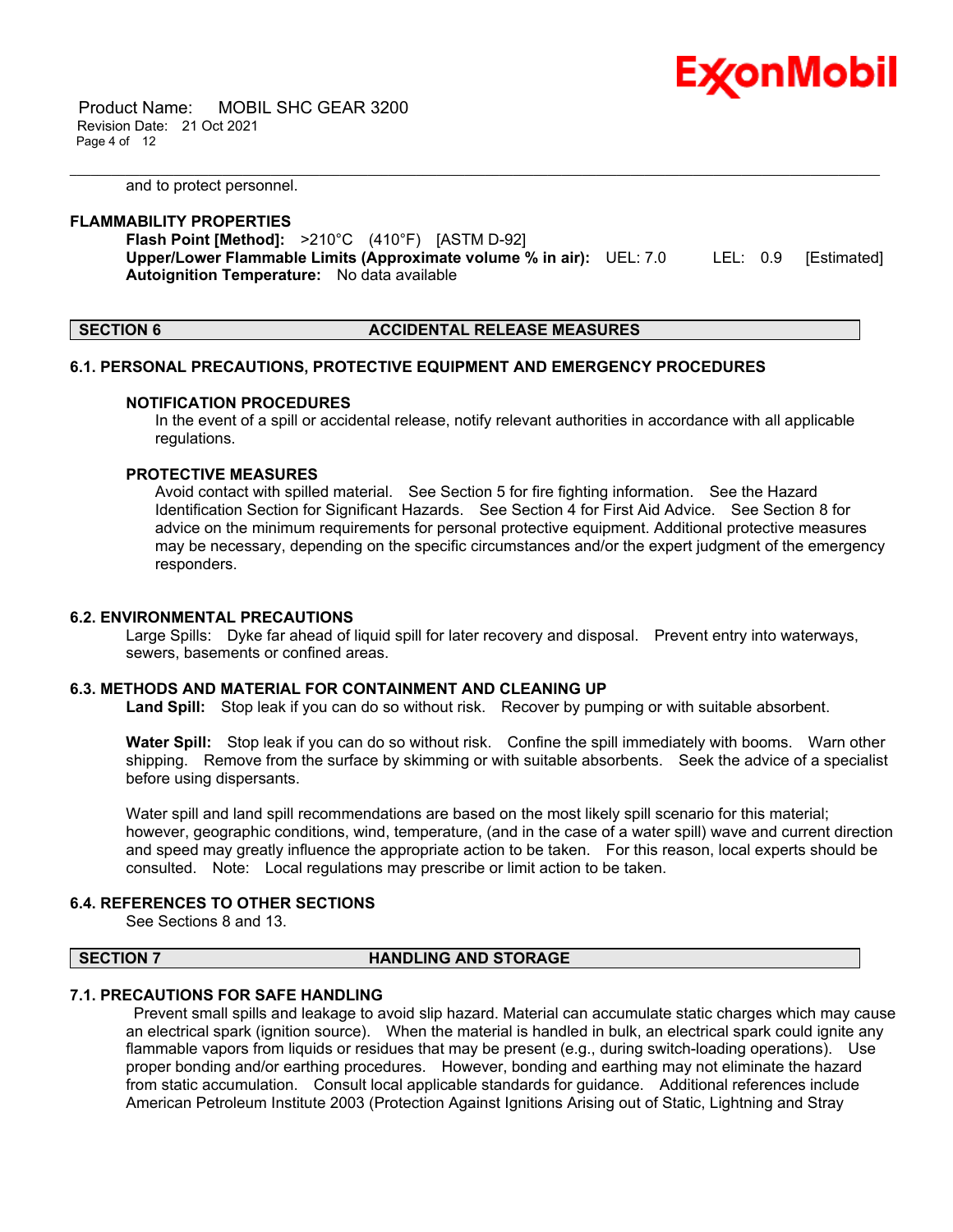

 Product Name: MOBIL SHC GEAR 3200 Revision Date: 21 Oct 2021 Page 5 of 12

> Currents) or National Fire Protection Agency 77 (Recommended Practice on Static Electricity) or CENELEC CLC/TR 50404 (Electrostatics - Code of practice for the avoidance of hazards due to static electricity).

\_\_\_\_\_\_\_\_\_\_\_\_\_\_\_\_\_\_\_\_\_\_\_\_\_\_\_\_\_\_\_\_\_\_\_\_\_\_\_\_\_\_\_\_\_\_\_\_\_\_\_\_\_\_\_\_\_\_\_\_\_\_\_\_\_\_\_\_\_\_\_\_\_\_\_\_\_\_\_\_\_\_\_\_\_\_\_\_\_\_\_\_\_\_\_\_\_\_\_\_\_\_\_\_\_\_\_\_\_\_\_\_\_\_\_\_\_

**Static Accumulator:** This material is a static accumulator.

#### **7.2. CONDITIONS FOR SAFE STORAGE, INCLUDING ANY INCOMPATIBILITIES**

The type of container used to store the material may affect static accumulation and dissipation. Do not store in open or unlabelled containers.

#### **7.3. SPECIFIC END USES**

Section 1 informs about identified end-uses. No industrial or sector specific guidance available.

#### **SECTION 8 EXPOSURE CONTROLS / PERSONAL PROTECTION**

#### **8.1. CONTROL PARAMETERS**

**Exposure limits/standards for materials that can be formed when handling this product:** When mists/aerosols can occur the following is recommended:  $5 \text{ mg/m}^3$  - ACGIH TLV (inhalable fraction).

Note: Information about recommended monitoring procedures can be obtained from the relevant agency(ies)/institute(s):

#### **8.2. EXPOSURE CONTROLS**

#### **ENGINEERING CONTROLS**

The level of protection and types of controls necessary will vary depending upon potential exposure conditions. Control measures to consider:

No special requirements under ordinary conditions of use and with adequate ventilation.

#### **PERSONAL PROTECTION**

Personal protective equipment selections vary based on potential exposure conditions such as applications, handling practices, concentration and ventilation. Information on the selection of protective equipment for use with this material, as provided below, is based upon intended, normal usage.

**Respiratory Protection:** If engineering controls do not maintain airborne contaminant concentrations at a level which is adequate to protect worker health, an approved respirator may be appropriate. Respirator selection, use, and maintenance must be in accordance with regulatory requirements, if applicable. Types of respirators to be considered for this material include:

No special requirements under ordinary conditions of use and with adequate ventilation.

For high airborne concentrations, use an approved supplied-air respirator, operated in positive pressure mode. Supplied air respirators with an escape bottle may be appropriate when oxygen levels are inadequate, gas/vapour warning properties are poor, or if air purifying filter capacity/rating may be exceeded.

**Hand Protection:** Any specific glove information provided is based on published literature and glove manufacturer data. Glove suitability and breakthrough time will differ depending on the specific use conditions. Contact the glove manufacturer for specific advice on glove selection and breakthrough times for your use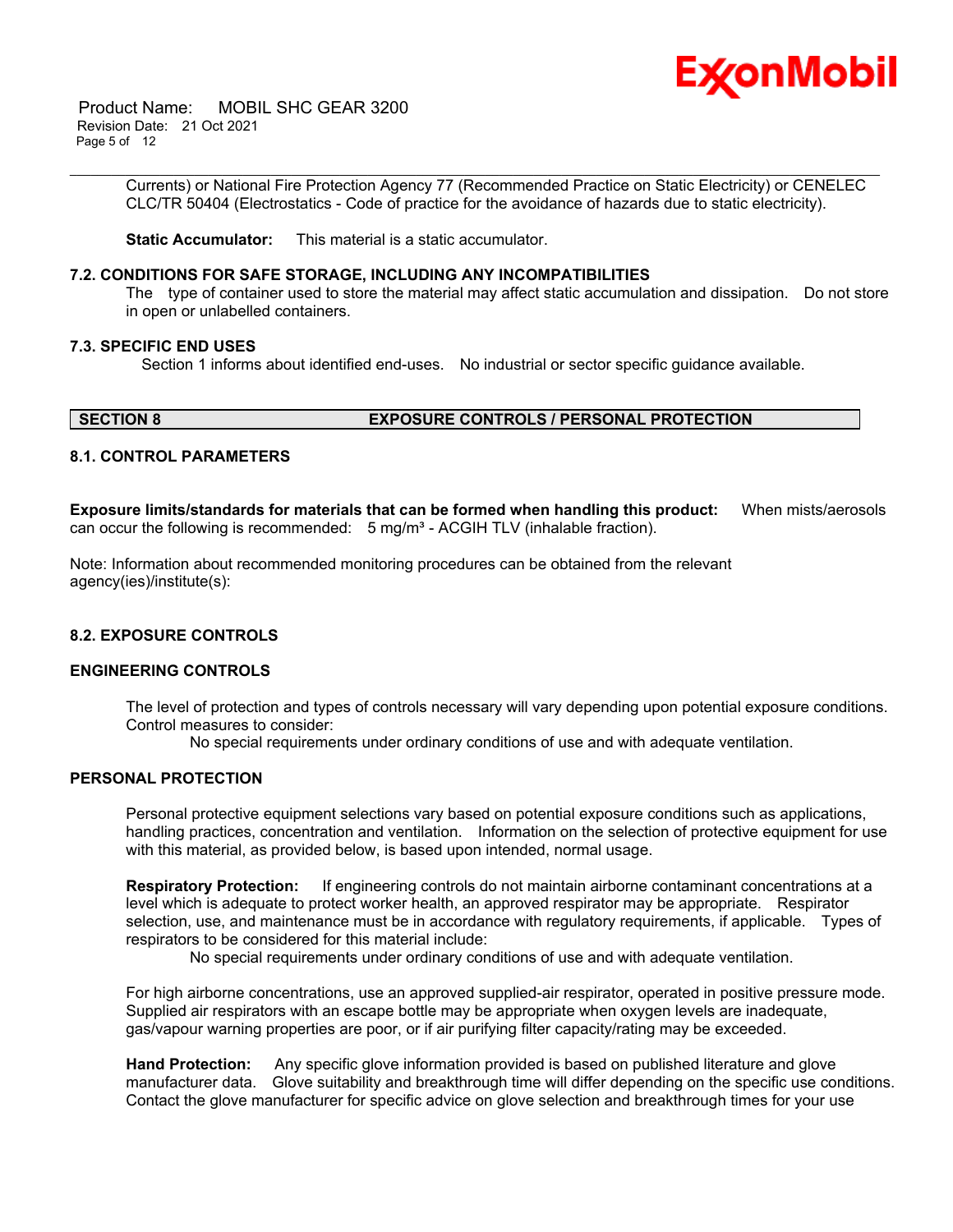# Ex⁄onMobil

 Product Name: MOBIL SHC GEAR 3200 Revision Date: 21 Oct 2021 Page 6 of 12

> conditions. Inspect and replace worn or damaged gloves. The types of gloves to be considered for this material include:

\_\_\_\_\_\_\_\_\_\_\_\_\_\_\_\_\_\_\_\_\_\_\_\_\_\_\_\_\_\_\_\_\_\_\_\_\_\_\_\_\_\_\_\_\_\_\_\_\_\_\_\_\_\_\_\_\_\_\_\_\_\_\_\_\_\_\_\_\_\_\_\_\_\_\_\_\_\_\_\_\_\_\_\_\_\_\_\_\_\_\_\_\_\_\_\_\_\_\_\_\_\_\_\_\_\_\_\_\_\_\_\_\_\_\_\_\_

No protection is ordinarily required under normal conditions of use.

**Eye Protection:** If contact is likely, safety glasses with side shields are recommended.

**Skin and Body Protection:** Any specific clothing information provided is based on published literature or manufacturer data. The types of clothing to be considered for this material include:

No skin protection is ordinarily required under normal conditions of use. In accordance with good industrial hygiene practices, precautions should be taken to avoid skin contact.

**Specific Hygiene Measures:** Always observe good personal hygiene measures, such as washing after handling the material and before eating, drinking, and/or smoking. Routinely wash work clothing and protective equipment to remove contaminants. Discard contaminated clothing and footwear that cannot be cleaned. Practice good housekeeping.

#### **ENVIRONMENTAL CONTROLS**

Comply with applicable environmental regulations limiting discharge to air, water and soil. Protect the environment by applying appropriate control measures to prevent or limit emissions.

### **SECTION 9 PHYSICAL AND CHEMICAL PROPERTIES**

**Note: Physical and chemical properties are provided for safety, health and environmental considerations only and may not fully represent product specifications. Contact the Supplier for additional information.**

#### **9.1. INFORMATION ON BASIC PHYSICAL AND CHEMICAL PROPERTIES**

| <b>Physical State:</b> Liquid                                                                                                     |
|-----------------------------------------------------------------------------------------------------------------------------------|
| <b>Colour:</b> Pale Yellow                                                                                                        |
| <b>Odour:</b> Characteristic                                                                                                      |
| <b>Odour Threshold:</b> No data available                                                                                         |
| pH: Not technically feasible                                                                                                      |
| <b>Melting Point:</b> Not technically feasible                                                                                    |
| <b>Freezing Point:</b> No data available                                                                                          |
| Initial Boiling Point / and Boiling Range: $>316^{\circ}$ C (600 $^{\circ}$ F) [Estimated]                                        |
| <b>Flash Point [Method]:</b> $>210^{\circ}$ C (410°F) [ASTM D-92]                                                                 |
| <b>Evaporation Rate (n-butyl acetate = 1):</b> No data available                                                                  |
| <b>Flammability (Solid, Gas):</b> Not technically feasible                                                                        |
| Upper/Lower Flammable Limits (Approximate volume % in air): UEL: 7.0 LEL: 0.9<br>[Estimated]                                      |
| Vapour Pressure: $< 0.013$ kPa (0.1 mm Hg) at 20 °C [Estimated]                                                                   |
| Vapour Density (Air = 1): $> 2$ at 101 kPa [Estimated]                                                                            |
| <b>Relative Density (at 15 °C):</b> 0.89 [ASTM D1298]                                                                             |
| Solubility(ies): water Negligible                                                                                                 |
| <b>Partition coefficient (n-Octanol/Water Partition Coefficient): &gt; 3.5 [Estimated]</b>                                        |
| <b>Autoignition Temperature:</b> No data available                                                                                |
| <b>Decomposition Temperature:</b> No data available                                                                               |
| <b>Viscosity:</b> 3200 cSt $(3200 \text{ mm}2/\text{sec})$ at 40°C   171 cSt $(171 \text{ mm}2/\text{sec})$ at 100°C [ASTM D 445] |
| <b>Explosive Properties: None</b>                                                                                                 |
| <b>Oxidizing Properties: None</b>                                                                                                 |
|                                                                                                                                   |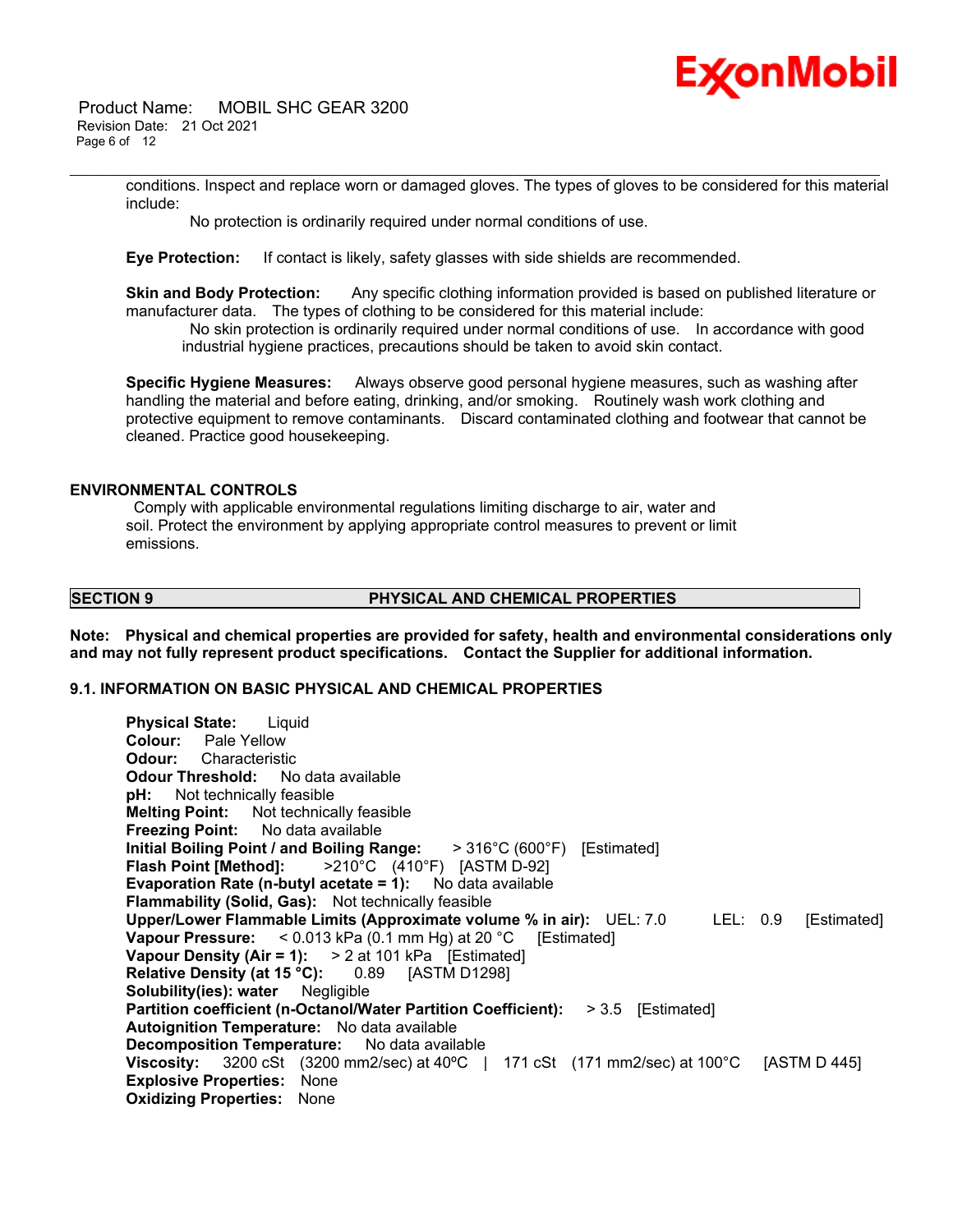

 Product Name: MOBIL SHC GEAR 3200 Revision Date: 21 Oct 2021 Page 7 of 12

#### **9.2. OTHER INFORMATION**

**Pour Point:** -9°C (16°F) [ASTM D5950]

#### **SECTION 10 STABILITY AND REACTIVITY**

\_\_\_\_\_\_\_\_\_\_\_\_\_\_\_\_\_\_\_\_\_\_\_\_\_\_\_\_\_\_\_\_\_\_\_\_\_\_\_\_\_\_\_\_\_\_\_\_\_\_\_\_\_\_\_\_\_\_\_\_\_\_\_\_\_\_\_\_\_\_\_\_\_\_\_\_\_\_\_\_\_\_\_\_\_\_\_\_\_\_\_\_\_\_\_\_\_\_\_\_\_\_\_\_\_\_\_\_\_\_\_\_\_\_\_\_\_

**10.1. REACTIVITY:** See sub-sections below.

**10.2. CHEMICAL STABILITY:** Material is stable under normal conditions.

**10.3. POSSIBILITY OF HAZARDOUS REACTIONS:** Hazardous polymerization will not occur.

**10.4. CONDITIONS TO AVOID:** Excessive heat. High energy sources of ignition.

**10.5. INCOMPATIBLE MATERIALS:** Strong oxidisers

**10.6. HAZARDOUS DECOMPOSITION PRODUCTS:** Material does not decompose at ambient temperatures.

#### **SECTION 11 TOXICOLOGICAL INFORMATION**

### **11.1. INFORMATION ON TOXICOLOGICAL EFFECTS**

| <b>Hazard Class</b>                                               | <b>Conclusion / Remarks</b>                                                                        |
|-------------------------------------------------------------------|----------------------------------------------------------------------------------------------------|
| <b>Inhalation</b>                                                 |                                                                                                    |
| Acute Toxicity: No end point data for<br>material.                | Minimally Toxic. Based on assessment of the components.                                            |
| Irritation: No end point data for material.                       | Negligible hazard at ambient/normal handling temperatures.                                         |
| Ingestion                                                         |                                                                                                    |
| Acute Toxicity: No end point data for<br>material.                | Minimally Toxic. Based on assessment of the components.                                            |
| <b>Skin</b>                                                       |                                                                                                    |
| Acute Toxicity: No end point data for<br>material.                | Minimally Toxic. Based on assessment of the components.                                            |
| Skin Corrosion/Irritation: No end point data<br>for material.     | Negligible irritation to skin at ambient temperatures. Based on<br>assessment of the components.   |
| <b>Eye</b>                                                        |                                                                                                    |
| Serious Eye Damage/Irritation: No end point<br>data for material. | May cause mild, short-lasting discomfort to eyes. Based on<br>assessment of the components.        |
| <b>Sensitisation</b>                                              |                                                                                                    |
| Respiratory Sensitization: No end point data<br>for material.     | Not expected to be a respiratory sensitizer.                                                       |
| Skin Sensitization: No end point data for<br>material.            | Not expected to be a skin sensitizer. Based on assessment of the<br>components.                    |
| <b>Aspiration: Data available.</b>                                | Not expected to be an aspiration hazard. Based on physico-<br>chemical properties of the material. |
| Germ Cell Mutagenicity: No end point data                         | Not expected to be a germ cell mutagen. Based on assessment of                                     |
| lfor material.                                                    | the components.                                                                                    |
| Carcinogenicity: No end point data for<br>material.               | Not expected to cause cancer. Based on assessment of the<br>components.                            |
| Reproductive Toxicity: No end point data                          | Not expected to be a reproductive toxicant. Based on assessment                                    |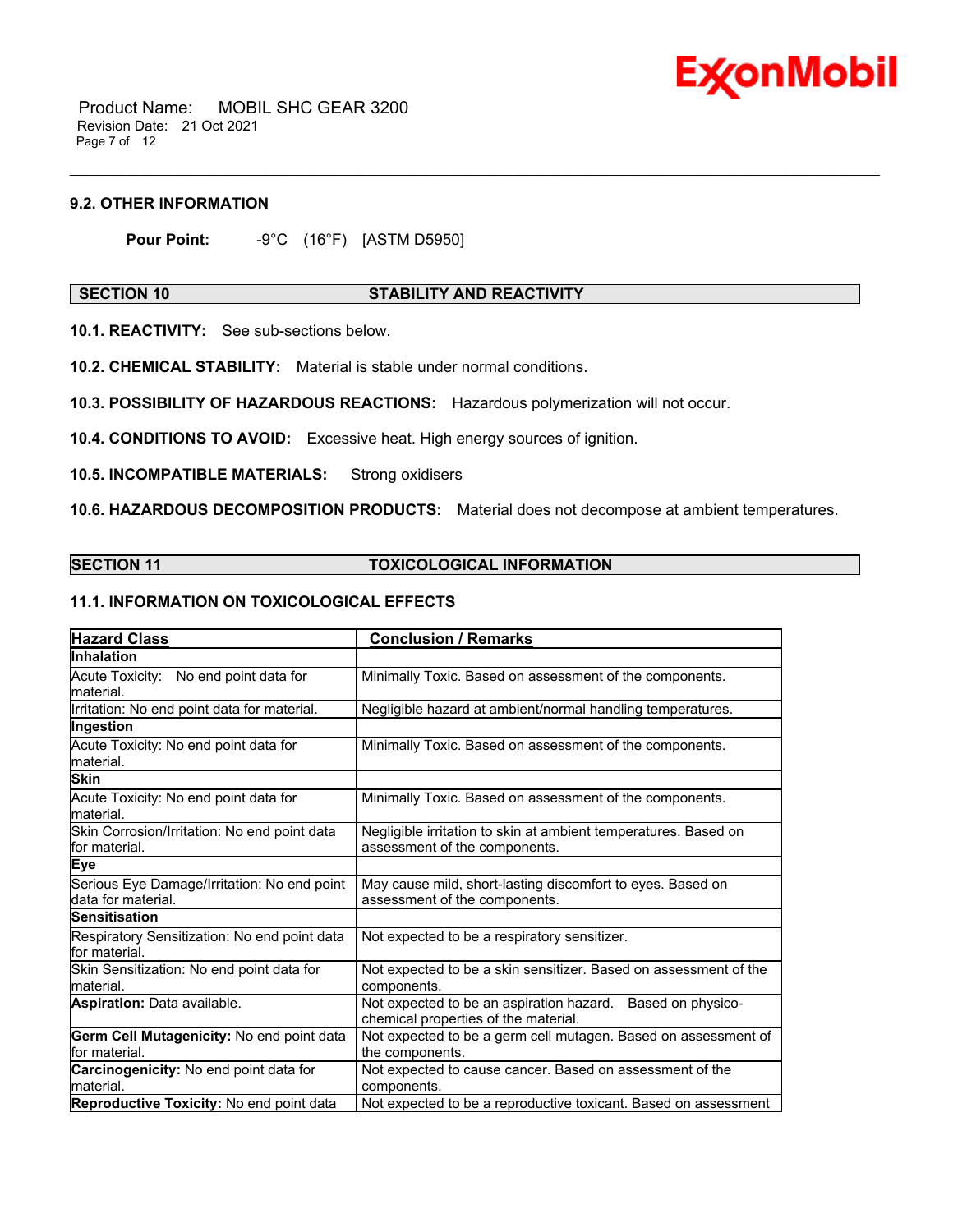

 Product Name: MOBIL SHC GEAR 3200 Revision Date: 21 Oct 2021 Page 8 of 12

| for material.                                         | of the components.                                                                                                |
|-------------------------------------------------------|-------------------------------------------------------------------------------------------------------------------|
| Lactation: No end point data for material.            | Not expected to cause harm to breast-fed children.                                                                |
| Specific Target Organ Toxicity (STOT)                 |                                                                                                                   |
| Single Exposure: No end point data for<br>material.   | Not expected to cause organ damage from a single exposure.                                                        |
| Repeated Exposure: No end point data for<br>material. | Not expected to cause organ damage from prolonged or repeated<br>exposure. Based on assessment of the components. |

### **TOXICITY FOR SUBSTANCES**

| <b>NAME</b>               | <b>ACUTE TOXICITY</b>                                                                                                                                 |
|---------------------------|-------------------------------------------------------------------------------------------------------------------------------------------------------|
| AMINES. C12-14-TERT-ALKYL | Dermal Lethality: LD 50 251 mg/kg (Rat); Inhalation Lethality: 4<br>hour(s) LC50 1.19 mg/l (Vapour) (Rat); Oral Lethality: LD 50 612<br>$mg/kg$ (Rat) |

### **OTHER INFORMATION**

 **For the product itself:** 

Repeated and/or prolonged exposure may cause irritation to the skin, eyes, or respiratory tract. Component concentrations in this formulation would not be expected to cause skin sensitization, based on tests of the components, this formulation, or similar formulations.

#### **Contains:**

Synthetic base oils: Not expected to cause significant health effects under conditions of normal use, based on laboratory studies with the same or similar materials. Not mutagenic or genotoxic. Not sensitising in test animals and humans.

#### **SECTION 12 ECOLOGICAL INFORMATION**

The information given is based on data for the material, components of the material, or for similar materials, through the application of bridging principals.

#### **12.1. TOXICITY**

Material -- Not expected to be harmful to aquatic organisms.

#### **12.2. PERSISTENCE AND DEGRADABILITY** Not determined.

#### **12.3. BIOACCUMULATIVE POTENTIAL** Not determined.

#### **12.4. MOBILITY IN SOIL**

 Base oil component -- Low solubility and floats and is expected to migrate from water to the land. Expected to partition to sediment and wastewater solids.

#### **12.5. PERSISTENCE, BIOACCUMULATION AND TOXICITY FOR SUBSTANCE(S)**

Material does not meet the Reach Annex XIII criteria for PBT or vPvB.

### **12.6. OTHER ADVERSE EFFECTS**

No adverse effects are expected.

#### **SECTION 13 DISPOSAL CONSIDERATIONS**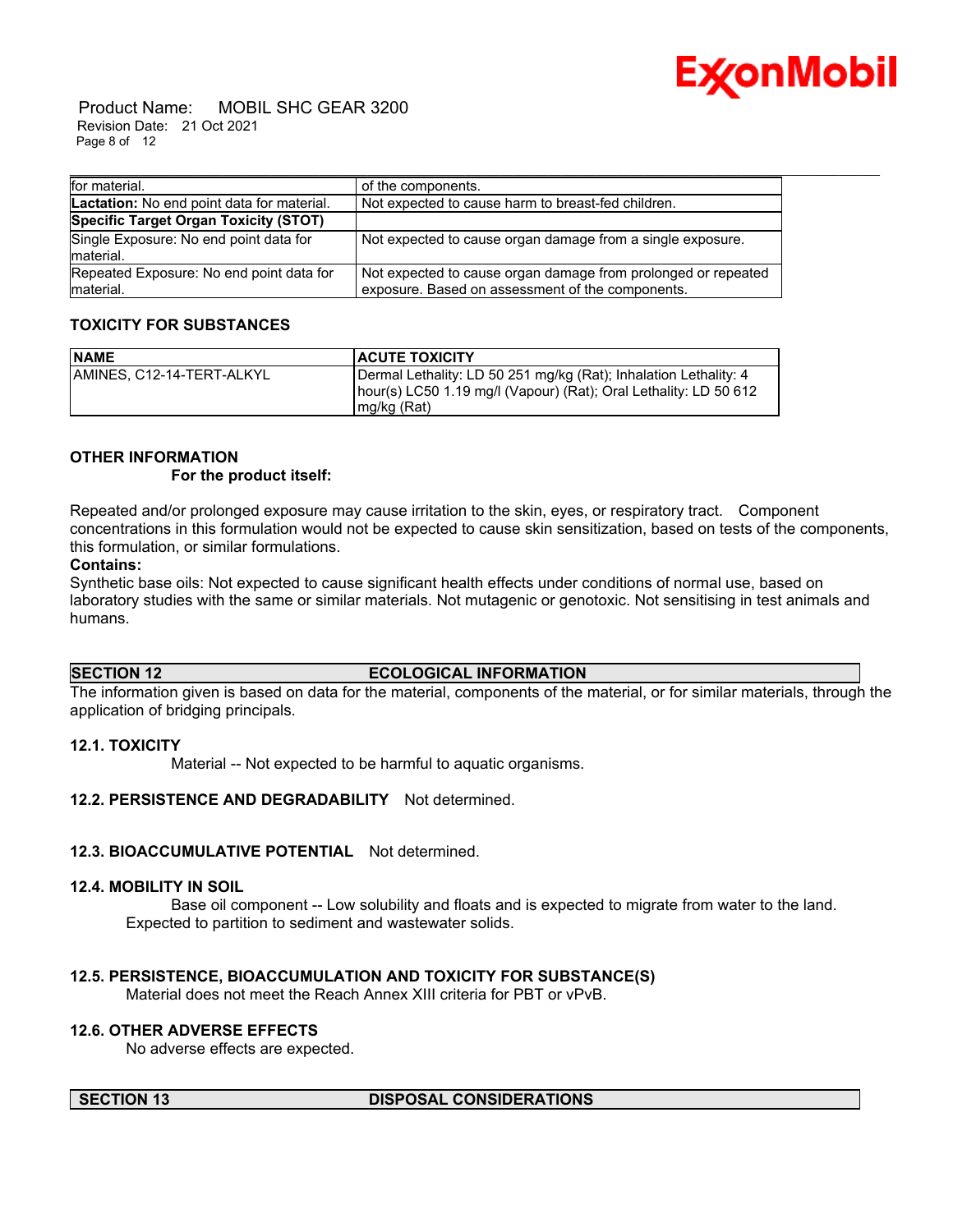

 Product Name: MOBIL SHC GEAR 3200 Revision Date: 21 Oct 2021 Page 9 of 12

Disposal recommendations based on material as supplied. Disposal must be in accordance with current applicable laws and regulations, and material characteristics at time of disposal.

\_\_\_\_\_\_\_\_\_\_\_\_\_\_\_\_\_\_\_\_\_\_\_\_\_\_\_\_\_\_\_\_\_\_\_\_\_\_\_\_\_\_\_\_\_\_\_\_\_\_\_\_\_\_\_\_\_\_\_\_\_\_\_\_\_\_\_\_\_\_\_\_\_\_\_\_\_\_\_\_\_\_\_\_\_\_\_\_\_\_\_\_\_\_\_\_\_\_\_\_\_\_\_\_\_\_\_\_\_\_\_\_\_\_\_\_\_

#### **13.1. WASTE TREATMENT METHODS**

Product is suitable for burning in an enclosed controlled burner for fuel value or disposal by supervised incineration at very high temperatures to prevent formation of undesirable combustion products. Protect the environment. Dispose of used oil at designated sites. Minimize skin contact. Do not mix used oils with solvents, brake fluids or coolants.

#### **European Waste Code:** 13 02 06\*

NOTE: These codes are assigned based upon the most common uses for this material and may not reflect contaminants resulting from actual use. Waste producers need to assess the actual process used when generating the waste and its contaminants in order to assign the proper waste disposal code(s).

This material is considered as hazardous waste pursuant to Directive 91/689/EEC on hazardous waste, and subject to the provisions of that Directive unless Article 1(5) of that Directive applies.

**Empty Container Warning** Empty Container Warning (where applicable): Empty containers may contain residue and can be dangerous. Do not attempt to refill or clean containers without proper instructions. Empty drums should be completely drained and safely stored until appropriately reconditioned or disposed. Empty containers should be taken for recycling, recovery, or disposal through suitably qualified or licensed contractor and in accordance with governmental regulations. DO NOT PRESSURISE, CUT, WELD, BRAZE, SOLDER, DRILL, GRIND, OR EXPOSE SUCH CONTAINERS TO HEAT, FLAME, SPARKS, STATIC ELECTRICITY, OR OTHER SOURCES OF IGNITION. THEY MAY EXPLODE AND CAUSE INJURY OR DEATH.

#### **SECTION 14 TRANSPORT INFORMATION**

**LAND (ADR/RID): 14.1-14.6** Not Regulated for Land Transport

**INLAND WATERWAYS (ADN): 14.1-14.6** Not Regulated for Inland Waterways Transport

**SEA (IMDG): 14.1-14.6** Not Regulated for Sea Transport according to IMDG-Code

#### **SEA (MARPOL 73/78 Convention - Annex II):**

- **14.7. Transport in bulk according to Annex II of MARPOL 73/78 and the IBC Code** Not classified according to Annex II
- **AIR (IATA): 14.1-14.6** Not Regulated for Air Transport

#### **SECTION 15 REGULATORY INFORMATION**

#### **REGULATORY STATUS AND APPLICABLE LAWS AND REGULATIONS**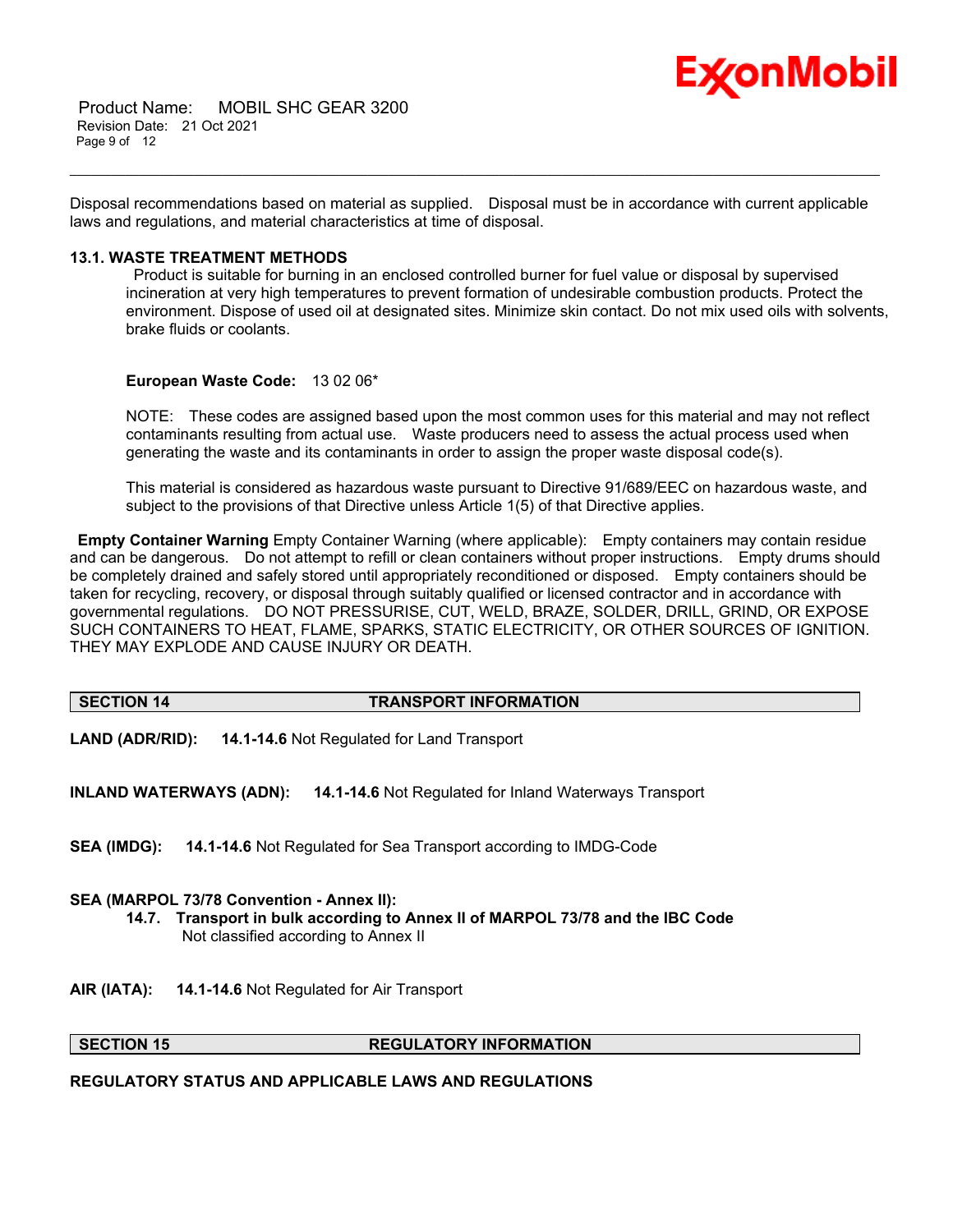

**Listed or exempt from listing/notification on the following chemical inventories :** AIIC, DSL, IECSC, KECI, PICCS, TCSI, TSCA

\_\_\_\_\_\_\_\_\_\_\_\_\_\_\_\_\_\_\_\_\_\_\_\_\_\_\_\_\_\_\_\_\_\_\_\_\_\_\_\_\_\_\_\_\_\_\_\_\_\_\_\_\_\_\_\_\_\_\_\_\_\_\_\_\_\_\_\_\_\_\_\_\_\_\_\_\_\_\_\_\_\_\_\_\_\_\_\_\_\_\_\_\_\_\_\_\_\_\_\_\_\_\_\_\_\_\_\_\_\_\_\_\_\_\_\_\_

### **Special Cases:**

| Inventory   | Status                          |
|-------------|---------------------------------|
| <b>ENCS</b> | Apply<br>.<br>'esi<br>™rictions |

#### **15.1. SAFETY, HEALTH AND ENVIRONMENTAL REGULATIONS/LEGISLATION SPECIFIC FOR THE SUBSTANCE OR MIXTURE**

#### **Applicable EU Directives and Regulations:**

 1907/2006 [... on the Registration, Evaluation, Authorisation and Restriction of Chemicals ... and amendments thereto] 1272/2008 [on classification, labelling and packaging of substances and mixtures.. and amendments thereto]

### **REACH Restrictions on the manufacturing, placing on the market and use of certain dangerous substances, mixtures and articles (Annex XVII):**

The following entries of Annex XVII may be considered for this product: None

### **15.2. CHEMICAL SAFETY ASSESSMENT**

**REACH Information:** A Chemical Safety Assessment has been carried out for one or more substances present in the material.

#### **SECTION 16 OTHER INFORMATION**

**REFERENCES:** Sources of information used in preparing this SDS included one or more of the following: results from in house or supplier toxicology studies, CONCAWE Product Dossiers, publications from other trade associations, such as the EU Hydrocarbon Solvents REACH Consortium, U.S. HPV Program Robust Summaries, the EU IUCLID Data Base, U.S. NTP publications, and other sources, as appropriate.

#### List of abbreviations and acronyms that could be (but not necessarily are) used in this safety data sheet:

| Acronym          | <b>Full text</b>                                                                              |
|------------------|-----------------------------------------------------------------------------------------------|
| N/A              | Not applicable                                                                                |
| N/D              | Not determined                                                                                |
| <b>NE</b>        | Not established                                                                               |
| <b>VOC</b>       | Volatile Organic Compound                                                                     |
| <b>AIIC</b>      | Australian Inventory of Industrial Chemicals                                                  |
| <b>AIHA WEEL</b> | American Industrial Hygiene Association Workplace Environmental Exposure Limits               |
| ASTM             | ASTM International, originally known as the American Society for Testing and Materials (ASTM) |
| DSL.             | Domestic Substance List (Canada)                                                              |
| <b>EINECS</b>    | European Inventory of Existing Commercial Substances                                          |
| <b>ELINCS</b>    | European List of Notified Chemical Substances                                                 |
| <b>ENCS</b>      | Existing and new Chemical Substances (Japanese inventory)                                     |
| <b>IECSC</b>     | Inventory of Existing Chemical Substances in China                                            |
| KECI             | Korean Existing Chemicals Inventory                                                           |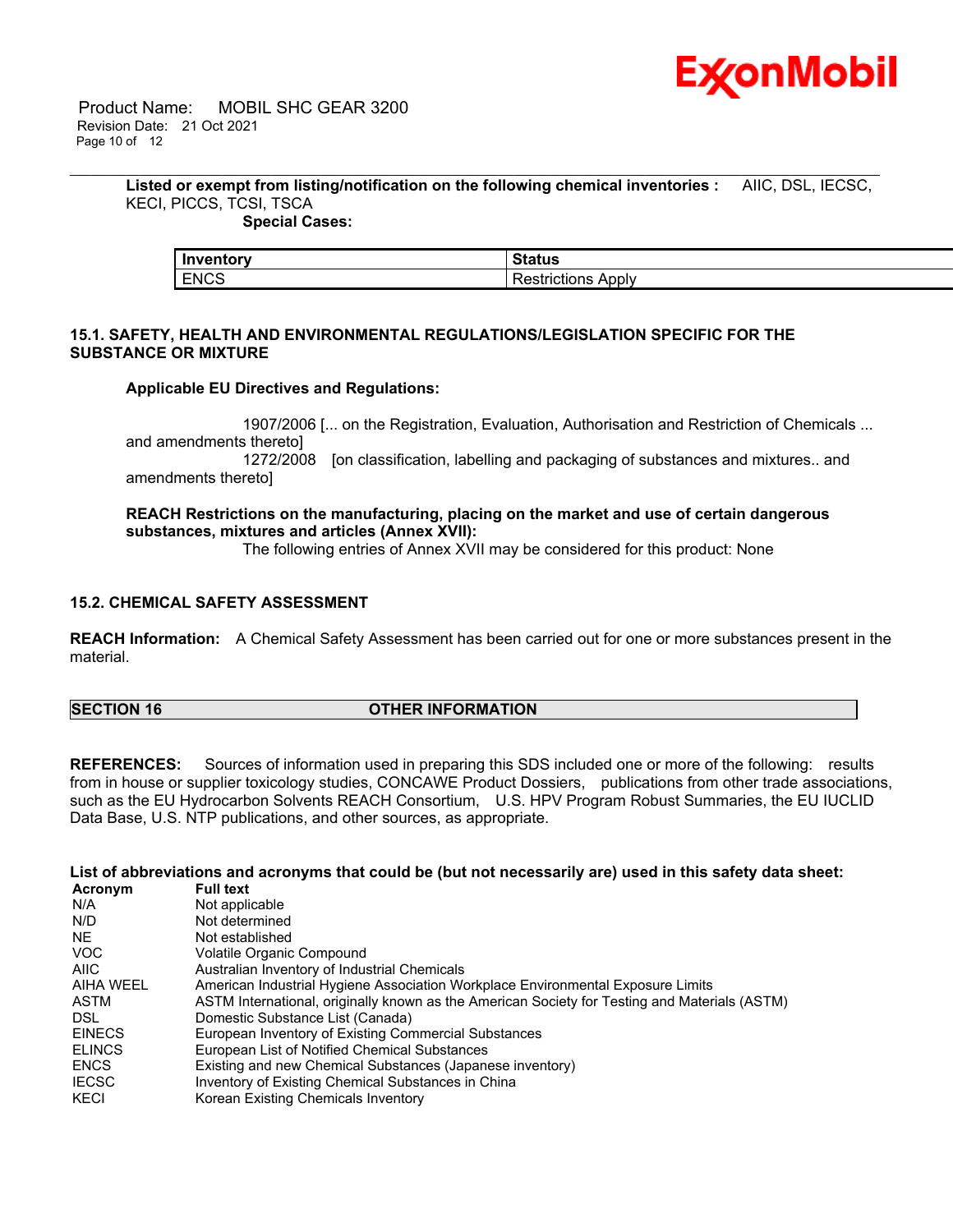# Ex⁄onMobil

 Product Name: MOBIL SHC GEAR 3200 Revision Date: 21 Oct 2021 Page 11 of 12

| <b>NDSL</b>  | Non-Domestic Substances List (Canada)                                                            |
|--------------|--------------------------------------------------------------------------------------------------|
| NZIoC        | New Zealand Inventory of Chemicals                                                               |
| <b>PICCS</b> | Philippine Inventory of Chemicals and Chemical Substances                                        |
| <b>TLV</b>   | Threshold Limit Value (American Conference of Governmental Industrial Hygienists)                |
| <b>TSCA</b>  | Toxic Substances Control Act (U.S. inventory)                                                    |
| <b>UVCB</b>  | Substances of Unknown or Variable composition, Complex reaction products or Biological materials |
| LC.          | Lethal Concentration                                                                             |
| LD           | Lethal Dose                                                                                      |
| LL.          | Lethal Loading                                                                                   |
| EC.          | <b>Effective Concentration</b>                                                                   |
| EL           | Effective Loading                                                                                |
| <b>NOEC</b>  | No Observable Effect Concentration                                                               |
| <b>NOELR</b> | No Observable Effect Loading Rate                                                                |

### **KEY TO THE H-CODES CONTAINED IN SECTION 3 OF THIS DOCUMENT (for information only):**

Acute Tox. 4 H302: Harmful if swallowed; Acute Tox Oral, Cat 4

Asp. Tox. 1 H304: May be fatal if swallowed and enters airways; Aspiration, Cat 1

Acute Tox. 3 H311: Toxic in contact with skin; Acute Tox Dermal, Cat 3

Skin Corr. 1B H314: Causes severe skin burns and eye damage; Skin Corr/Irritation, Cat 1B

[Skin Irrit. 3 H316]: Causes mild skin irritation; Skin Corr/Irritation, Cat 3

Skin Sens. 1 H317: May cause allergic skin reaction; Skin Sensitization, Cat 1

Acute Tox. 2 H330: Fatal if inhaled; Acute Tox Inh, Cat 2

STOT SE 3 H335: May cause respiratory irritation; Target Organ Single, Resp Irr

STOT RE 2 H373: May cause damage to organs through prolonged or repeated exposure; Target Organ, Repeated, Cat 2

Aquatic Acute 1 H400: Very toxic to aquatic life; Acute Env Tox, Cat 1

[Aquatic Acute 3 H402]: Harmful to aquatic life; Acute Env Tox, Cat 3

Aquatic Chronic 1 H410: Very toxic to aquatic life with long lasting effects; Chronic Env Tox, Cat 1

Aquatic Chronic 3 H412: Harmful to aquatic life with long lasting effects; Chronic Env Tox, Cat 3

### **THIS SAFETY DATA SHEET CONTAINS THE FOLLOWING REVISIONS:**

Composition: Component Table for REACH information was modified.

GHS CLP Supplemental Statements information was added.

GHS Target Organ Phrase information was deleted.

Section 02: GHS Sensitizer Statement information was added.

Section 02: GHS Sensitizer Statement information was deleted.

Section 09: Flammable Limits - LEL information was modified.

Section 09: Flammable Limits - UEL information was modified.

Section 12: PBT/vPvB information was modified.

Section 13: Disposal Considerations - Disposal Recommendations information was modified.

Section 15: National Chemical Inventory Listing information was modified.

Section 15: REACH Annex XVII data information was added.

Section 16: HCode Key information was modified.

----------------------------------------------------------------------------------------------------------------------------------------------------- The information and recommendations contained herein are, to the best of ExxonMobil's knowledge and belief, accurate and reliable as of the date issued. You can contact ExxonMobil to insure that this document is the most current available from ExxonMobil. The information and recommendations are offered for the user's consideration and examination. It is the user's responsibility to satisfy itself that the product is suitable for the intended use. If buyer repackages this product, it is the user's responsibility to insure proper health, safety and other necessary information is included with and/or on the container. Appropriate warnings and safe-handling procedures should be provided to